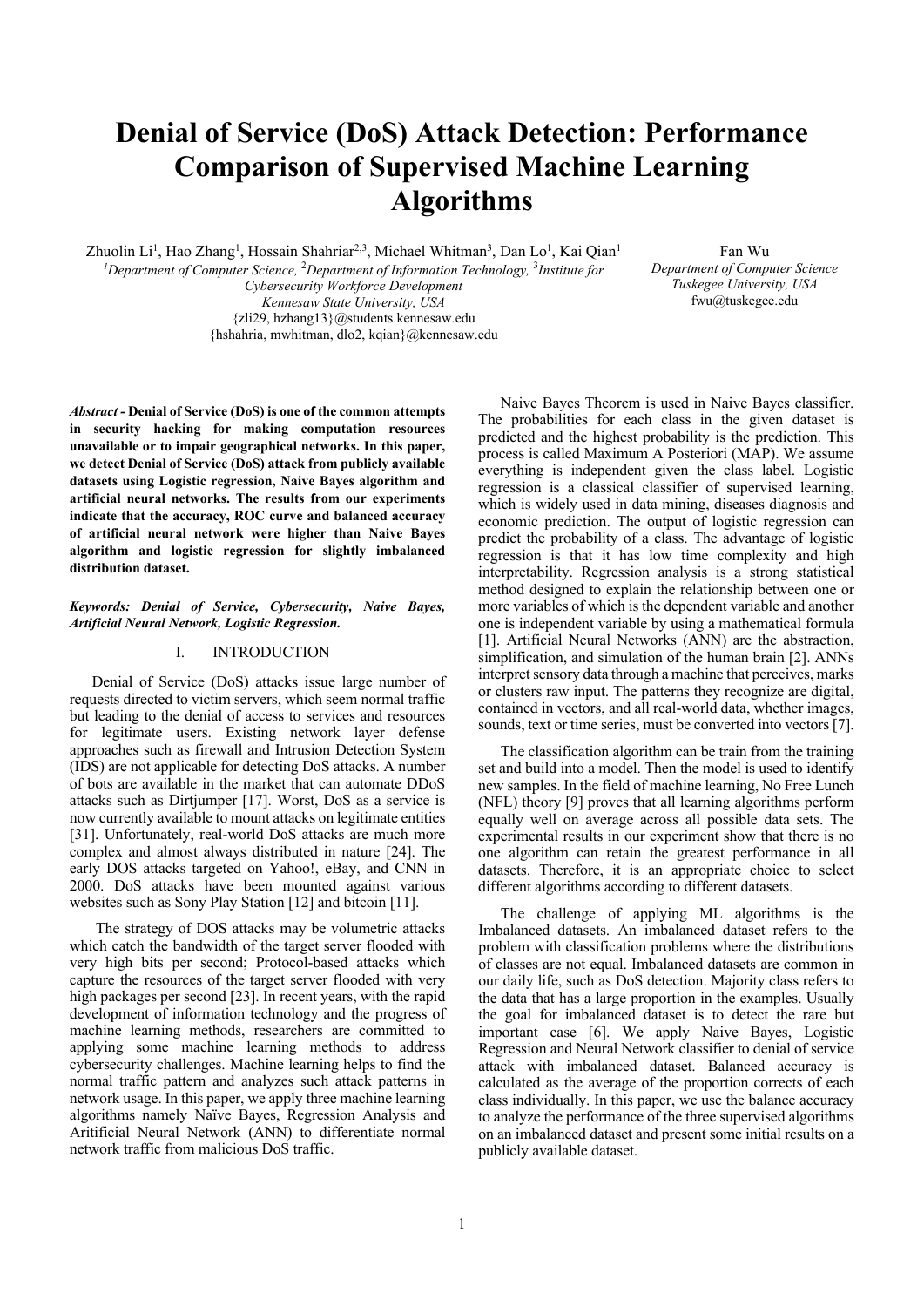The rest of this article is organized as follows. Section II briefly introduces the related literature work. Section III introduces the DoS dataset we used in our experiment. Section IV discusses the classifier techniques. Section V provides the research results. Finally, Section VI concludes the paper.

## II. RELATED WORKS

Yu et al. [25] suggest mitigating DoS attacks, specifically session flooding, by using trust management. The authors measured four specific parameters of trust for each user after every established connection. Measurements included shortterm trust, long-term trust, negative trust and misuse trust. All measures were combined to generate an overarching trust value that is used to determine if the user's next request should be accepted or not. After evaluation, they concluded that their lightweight mechanism produced a negligible amount of computational cost and an acceptable overhead bandwidth based on the typical number of user sessions [25].

Tempesta is a framework developed by Krizhanovsky [26]. This framework is made up of a combined caching HTTP server and firewall. Among the objectives in this study, the author specifically outlines five goals. The framework should provide full access to all layers of the OSI model to allow for traffic classification, modification and systems for filtering. Another goal is to integrate the framework as a component of a Linux TCP/IP stack in hopes of handling short-term connections often used in Distributed DoS (DDoS) attacks. The framework should be closely intertwined with Linux security and netfilter subsystems. This is for classifying and blocking botnets and managing dynamic rules. Tempesta also mitigates web service overloads (common DDoS attacks) by using a reverse-proxy functionality. Lastly the author emphasizes the need to train classification algorithms and back-end servers on what normal HTTP messages or requests must contain so they are interpreted correctly by devices.

In another study, Zolotukhin et al. present a method to detect several types of DoS attacks in a timely fashion [27]. In general, the focus is aimed at detecting application layer DoS attacks that use encryption protocols. The researchers utilize statistics to apply an anomaly-based detection approach to extracted network packets. None of the packets were decrypted, which is the main point. The authors want to detect and analyze attacks without decrypting the networklevel traffic specifically between a client and a web server. Conversations between clients and web servers are divided into clusters to create a model of a normal user's behavior. Each conversation is characterized by four main parameters including the source IP address, the source port, the destination IP address and the destination port. The distribution of the conversations into clusters is examined using the stacked auto-encoder (one of many deep learning algorithms) and deviations are marked as anomalies. Their method was able to lower false positive rates to less than two percent [27].

Based on previous research the authors developed, a lightweight DDoS detection mechanism for web servers [28]. They used Transductive Confidence Machines for K-Nearest Neighbors (TCM-KNN) and selection methods based on genetic algorithm. The goal of the present research is to propose a more efficient instance selection method that works better for a real network situation and they call the Extend Fuzzy C-Means (E-FCM) algorithm. By utilizing the algorithm, the researchers reduced the time their mechanism takes by a factor of 4.2. However, the reduction in time comes at the cost of increasing the false positive rate.

In order to monitor application layer DoS attacks against well-known websites, the authors of one study introduced a scheme based on document popularity. The authors suggest using an access matrix to discover any existing spatialtemporal pattern of a typical surge in the number of webpage visitors. To abstract the matrix the researchers analyzed both principal and independent components. A model is developed to detect DDoS attacks based on the entropy of the document's popularity. Their approach includes multidimensional data processing, the advantages of the Hidden Semi-Markov Model, computational complexity and the self-adapting scheme, among several parameters [29].

Flash events and denial-of-service (DoS) attacks both result in degraded web services. A flash event is a sudden peak in the number of visitors to a certain webpage and is considered to be normal, but flash events can keep webpages from functioning completely. The authors of the study suggest the use of enhanced content distribution networks (CDNs) to protect web sites. Through the use of traffic patterns, file reference characteristics and client characteristics, flash events are separated from DoS attacks. Authors of the study state that only about 80 percent of webpages are accessed during any one flash event and the enhanced CDN can help alleviate that percentage. Implementing an enhanced CDN distinguishes flash events from DoS attacks on a server [30].

Other researchers have made some comparisons between different algorithms for classification problems [13-16]. Wu Xingdong et al. 2007 [10], C.45, K-Means, compare the top 10 data mining algorithms identified by the IEEE: SVM, Apriori, EM, Pagerank, AdaBoost, kNN, Naive Bayes, and CART. They provide descriptions of these algorithms and discuss their impact. Susi Marianingsih and Fitri Utaminingrum compared two algorithms (Support Vector Machine and Naive Bayes) in classification problem by evaluating their performance using precision, recall, fmeasure and accuracy. The result showed that Support Vector Machine classifier accuracy is better than Naive Bayes classifier.

The Naive Bayes classifier is one of the oldest forms and methods used for the classification of binary indexes. The Naive Bayes classifier usually tends to be simple in the way it is being structured and its assumptions are also based on an unrealistic approach, the concept usually outweighs other techniques in terms of its proficiency [18]. Chan et al. [19] proposed revised Naive Bayes classifier to combat spam email attack, where each feature in the Naive Bayes classifier, additional weight based on the number of ham and spam containing the feature is added. The accuracy of the attacked samples of the proposed method is higher than the standard Naive Bayes classifier, especially when the degree of attack is quite large. The work did not focus on applying it for DoS attack detection and comparison of performance among classifiers.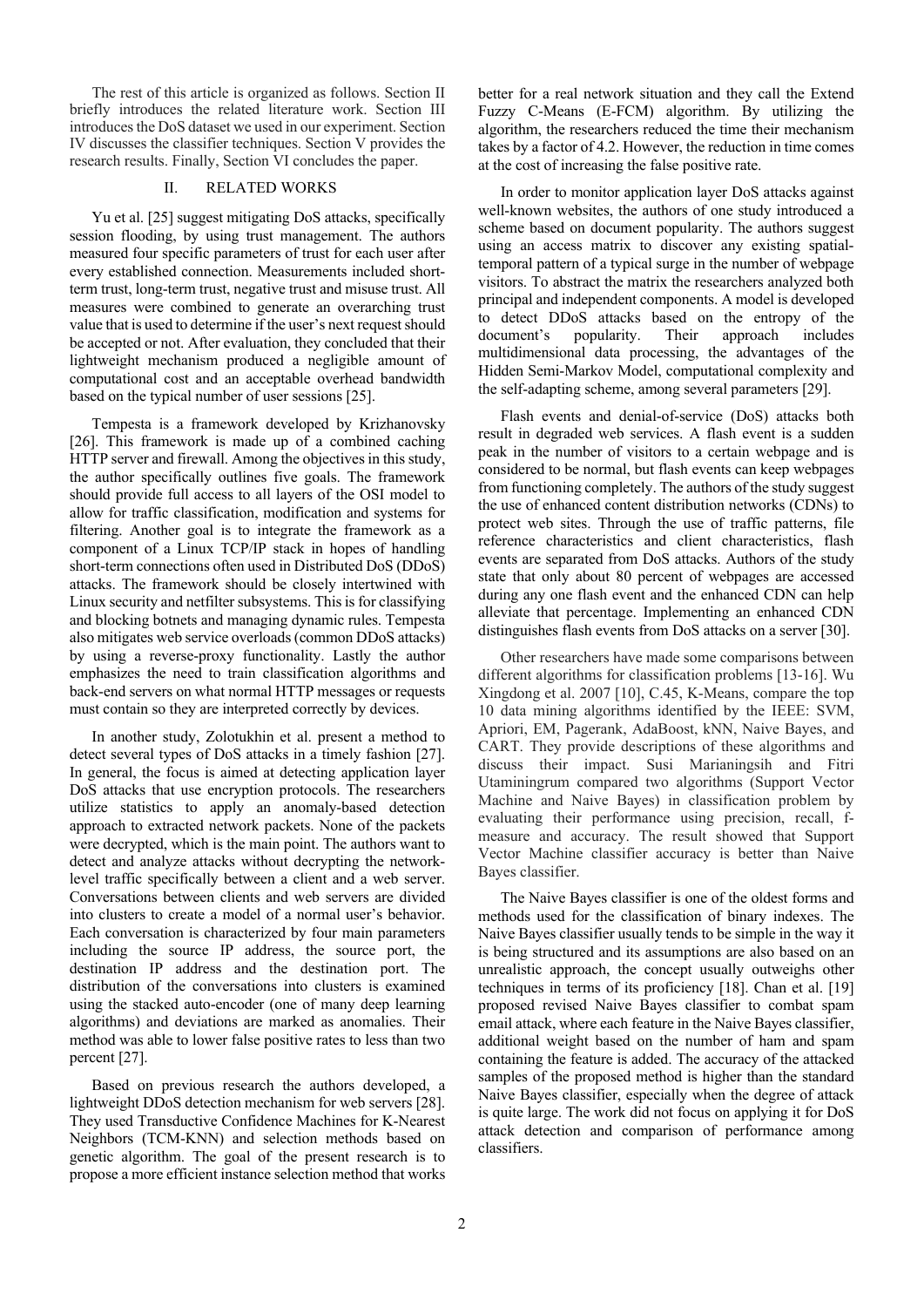Similarly, Support vector machines [20], content-based filtering employing Naive Bayesian classification, Support Vector Machine, K Nearest Neighbor, Neural Networks [21, 22] have been explored for cybersecurity problems, except denial of service detection.

#### III. DATASETS

Our denial of service attack dataset is from Datahub. This dataset is a 10% stratified subsample of the data from the 1999 ACM KDD Cup. This dataset used for The Third International Knowledge Discovery and Data Mining Tools Competition, which was held in conjunction with KDD-99 The Fifth International Conference on Knowledge Discovery and Data Mining [5]. The aim is to build a network intrusion detector, a predictive model that can distinguish between "bad" connections (intrusions or attacks) and "good" normal connections.

| duration | protocol ty service |      | flag | src_bytes | dst bytes land |          | wrong frag |
|----------|---------------------|------|------|-----------|----------------|----------|------------|
|          | $0$ tcp             | http | SF   | 181       | 5450           | 0        |            |
|          | 0 <sub>top</sub>    | http | SF   | 239       | 486            | 0        |            |
|          | $0$ tcp             | http | SF   | 235       | 1337           | 0        | n          |
|          | 0 <sub>top</sub>    | http | SF   | 219       | 1337           | 0        | n          |
|          | 0 <sub>top</sub>    | http | SF   | 217       | 2032           | 0        | n          |
|          | $0$ tcp             | http | SF   | 217       | 2032           | 0        | 0          |
|          | 0 <sub>top</sub>    | http | SF   | 212       | 1940           | 0        | Λ          |
|          | 0 <sub>top</sub>    | http | SF   | 159       | 4087           | 0        | 0          |
|          | $0$ tcp             | http | SF   | 210       | 151            | 0        | n          |
|          | 0 <sub>top</sub>    | http | SF   | 212       | 786            | 0        | 0          |
|          | 0 <sub>top</sub>    | http | SF   | 210       | 624            | 0        | 0          |
|          | $0$ tcp             | http | SF   | 177       | 1985           | 0        | n          |
|          | 0 <sub>top</sub>    | http | SF   | 222       | 773            | 0        | Λ          |
|          | 0 <sub>top</sub>    | http | SF   | 256       | 1169           | 0        | n          |
|          | $0$ tcp             | http | SF   | 241       | 259            | 0        | n          |
|          | $0$ tcp             | http | SF   | 260       | 1837           | 0        | 0          |
|          | 0 <sub>top</sub>    | http | SF   | 241       | 261            | 0        | n          |
|          | $0$ tcp             | http | SF   | 257       | 818            | 0        | o          |
|          | 0 <sub>tan</sub>    | httn | SF   | 233       | 255            | $\Omega$ | n          |

*Figure 1. Denial of Service dataset*

Figure 1 shows a snapshot of the dataset used in our work. This dataset includes numerical features and nominal features. 41 features are used to describe the dataset such as duration length (number of seconds) of the connection [5]. We convert the categorical Variable into dummy variables due to scikitlearn does not accept non-numerical features.

And we divide the dataset into training set and test set respectively. The training set of the dataset accounts for 75% of each total sample, and the test set accounts for 25% of each total sample. And then we also test 20% (Testing) / 80% (Training) and 30% (Testing) / 70% (Training).

## IV. METHODOLOGY

#### *A. Multinomial Naive Bayes*

The multinomial Naive Bayes classifier works well for word counts for text classification due to its discrete features. Multinomial Naive Bayes classifier assumes that a corpus of documents is generated by selecting a class [4]. Multinomial Naive Bayes assumes prior probability for polynomial distribution characteristics, namely the following type:

$$
P(X_j = x_{jl} | Y = C_k) = \frac{x_{jl} + \lambda}{m_k + n\lambda}
$$
 (1)

where  $P(X_j = x_{j} | Y = C_k)$  is conditional probability of each value of the j-dimensional feature of the  $k<sup>th</sup>$  category,  $m_k$  is the number of samples in the training set with the output of

class k.  $\lambda$  is constant value, we use (the default value) 1. Multinomial Naive Bayes'parameters is more than Gaussian Naive Bayes, but also only just three altogether.

## *B. Logistic Regression*

Logistic regression is a linear model for binary classification problems. A linear combination of the product of the independent variable  $(x_1, x_2, x_3, \ldots, x_n)$  and its corresponding weight  $(w_1, w_2, w_3, \dots, w_n)$  and put these into the sigmoid equation which is used to restrict the output to an interval between 0 and 1. The output is expressed as the probability of the event happen. The sigmoid function is defined in Eq. 2.

$$
S(h) = \frac{1}{1 + e^{-h}}
$$
 (2)

Where, h is the linear combination of the product of the independent variable  $(x_1, x_2, x_3, \ldots, x_n)$  and its corresponding weight  $(w_1, w_2, w_3, \dots, w_n)$ , defined in Eq. 3.

$$
h(x_i) = \sum_{j=0}^{n} w_j x_{ij} = w_0 x_{i0} + w_1 x_{i1} + w_2 x_{i2} + \dots + w_n x_{in} (3)
$$

This probability can be interpreted as: given these independent features  $(x_1, x_2, x_3, \ldots, x_n)$  multiplied by the weight w, the probability that the sample belongs to category  $1 P(y=1 | \sum_{n=1}^{i=0} x_i w_i)$ . Through step function, we can obtain the following formula:

$$
f(n) = \{1 \text{ if } S(h) > \text{threshold} \tag{4}
$$
  
0 otherwise

where, threshold we usually set it to 0.5.

Many applications do not just want a class label, they want to figure out the probability of belonging to a category. Logistic regression models do a good job for that purpose. The purpose of our logistic regression model is to find the best values of these weights to maximize the probability of our sample data.

Suppose we are given the sample features  $(x1, x2, x3, ...$ xn), the likelihood function is defined in Eq. 5.

$$
l(w) = f(x_1, x_2, x_3, \dots, x_n \mid w)
$$
\n(5)

If these features  $(x_1, x_2, x_3, \dots, x_n)$  are independent of each other. The likelihood function can be simplified as in Eq. 6.

$$
l(w) = \prod_{i=0}^{n} f(x_i \mid w)
$$
\n<sup>(6)</sup>

However, if we have a lot of features, in this case, by multiplying a lot of terms, which are usually very small, the probability function becomes very small. As a result, we should use the log probability function. First, if the probability is very small, it can prevent potential numerical underflow. Second, we convert the product to the sum, which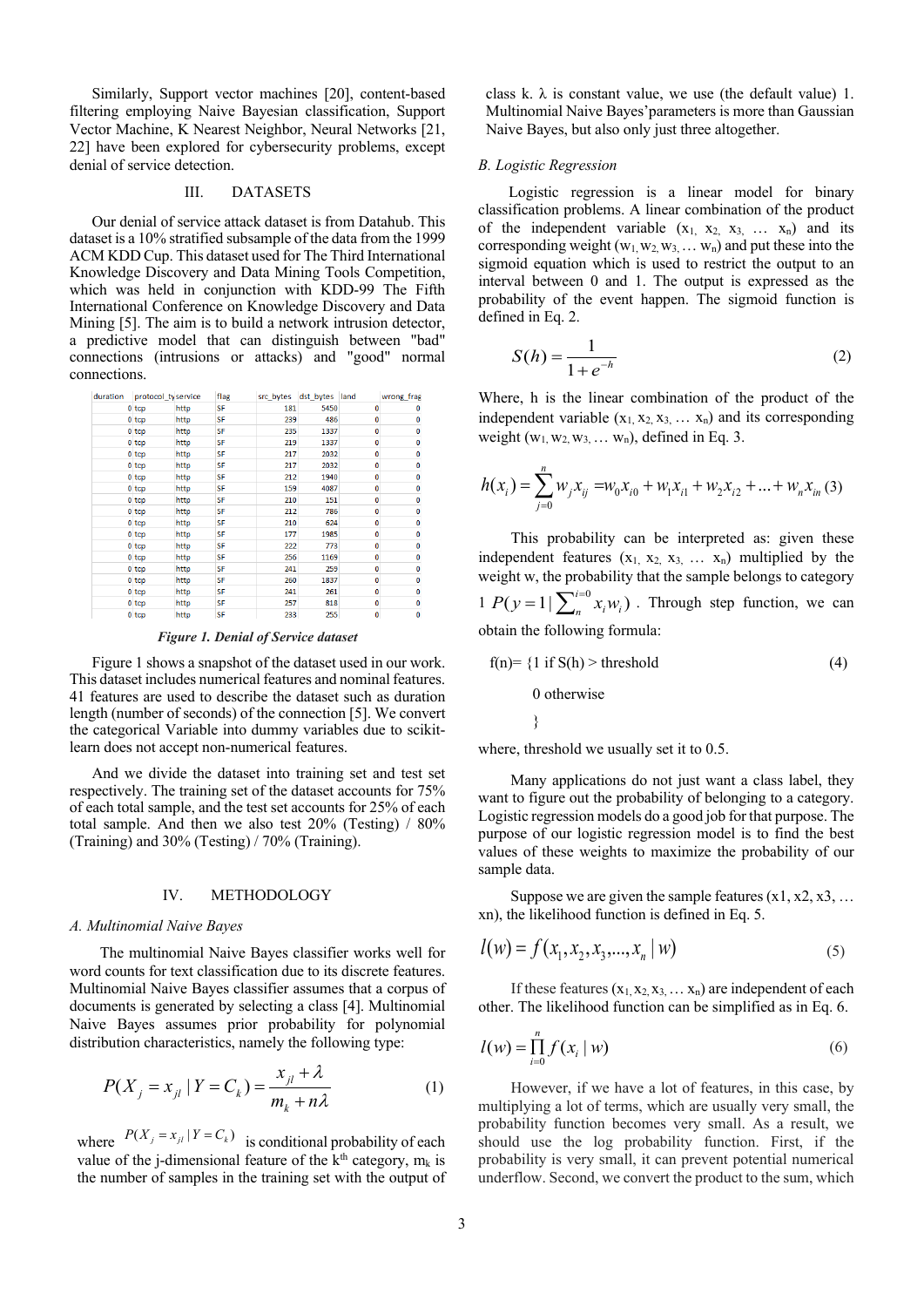makes it easier to find the derivative of the function. Third, the log function is monotone, maximizing the value of the probability function is same as maximizing the value of the log probability function. The formula of the log probability function is as follows:

$$
l(w) = \log(l(w)) = \sum_{i}^{n} \log(f(x_i \mid w))
$$
 (7)

So, we can use the probability function to define the weight w as follows:

$$
L(w) = \prod_{i=0}^{n} P(y^{(i)} | x^{(i)}; w)
$$
  
= 
$$
\prod_{i=0}^{n} S(h^{(i)})^{y(i)} (1 - S(h^{(i)}))^{1-y^{(i)}}
$$
 (8)

And we apply this to log probability function, the formula is defined in Eq. 9.

$$
l(w) = \log(L(w))
$$
  
=  $\sum_{i=0}^{n} y^{(i)} \log(S(h^{(i)})) + (1 - y^{(i)}) \log(1 - S(h^{(i)}))$  (9)

Our goal is to maximize the log probability function and find an optimal weight *w*. We can use the gradient descent algorithm to minimize this function by putting a minus sign in front of the log probability function. The cost function of logistic regression is:

$$
J(w) = -\sum_{i=0}^{n} y^{(i)} \log(S(h^{(i)})) + (1 - y^{(i)}) \log(1 - S(h^{(i)})) \quad (10)
$$

Where S is sigmoid function (Eq. 2), *n* is the size of samples, *h* is hypothesis function.

#### *C. Artificial Neural Networks (ANN)*

ANN (Figure 2) includes layers and each layer is made up of nodes. A node is a place for calculation, loosely modeled on a neuron in the human brain that is activated when given enough stimulation. The node combines the input of the data with a set of coefficients or weights that can amplify or weaken the input, thereby assigning importance to the input of the task to be learned by the algorithm [7] (*e.g.*, most useful input to classify data without errors). These inputs weighted products are summed, and then through a node's so-called activation function, to determine whether and to what extent the signal should further influence the final result, such as classification behavior, through the network. If the signal passes, the neuron is activated. The nodal layer is a row of neuron-like switches that turn on and off as input passes through the network. The output of each layer is also the input of the subsequent layers, starting from the initial input layer that receives the data.



**Figure 2. Artificial Neural Network**

For our experiment, we have 3 hidden layers with 20 nodes respectively (Figure 2). And the output layer has 2 outputs because our classification problem is binary.

**Activation Functions**: The activation function determines the output, based on its input. We usually use Relu function (Eq. 11) in our Hidden layer, and the softmax function (Eq. 12) to our output layer.

$$
f(x) = \max(0, x) \tag{11}
$$

$$
f(x) = \frac{e^{x_i}}{\sum_k e^{x_k}}
$$
\n(12)

# V. EVALUATION

We use the Google open source CoLab collaborative learning platform [8] for analyzing three algorithms on denial of service dataset. We evaluate the dataset with the 3 algorithms. For the denial of service dataset, true positive means that positive examples are correctly assigned to the positive class. In this dataset, it means this website is normal. True negative refers to the negative examples correctly predicted to the negative class. It means this website is attacked by hacker.

False positive means that the algorithm is incorrectly considered negative examples as positive examples. In other words, when a sample is normal, the algorithm mistakenly places the bad connection website in the normal website categories. False negative is defined as positive examples wrongly allocated to negative class. It means the sample website is normal; however, the algorithm misjudged this website is impaired.

The confusion matrix for the dataset is shown in Table 1, 2 and 3 for different split of training and testing datasets. We could judge the first model by its overall accuracy, which works well for most datasets. However, the accuracy might be insufficient to reflect the performance of a model in imbalanced dataset. So, we use balanced accuracy to determine whether an algorithm is a good algorithm.

```
Balanced accuracy = ((TP/(TP + FP)) + (TN/(TN + FN)))/2
```
In the above equation, TP is true positive, FP is false positive. TN is True Negative (TN), FN is False Negative (FN). The higher the balance accuracy is, the more the classification is put into the right place. The balanced accuracy analysis is shown in Table 4. Here, we find that Neural Network outperforms Naive Bayes and Logistic Regression.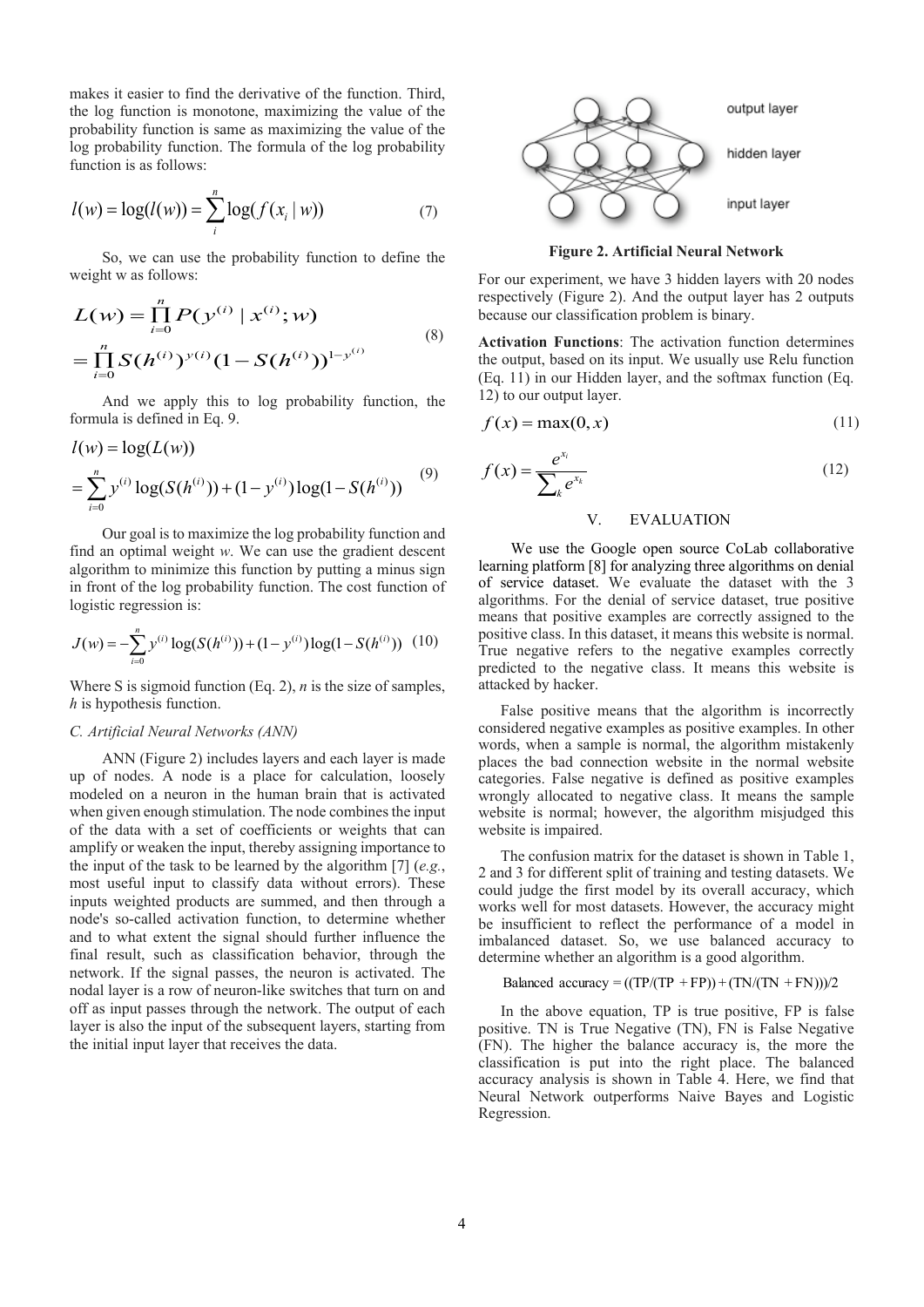| Table 1: Confusion matrix of Denial of Service dataset (75% training, 25% testing) |                |             |                              |                                                                                   |                |              |                |             |
|------------------------------------------------------------------------------------|----------------|-------------|------------------------------|-----------------------------------------------------------------------------------|----------------|--------------|----------------|-------------|
| Logistic Regression                                                                |                | Naive Bayes |                              |                                                                                   | Neural Network |              |                |             |
| Predicted:N<br>$\Omega$                                                            | Predicted: Yes | $N=123505$  | Predicted:<br>N <sub>0</sub> | Predicted: Yes                                                                    | $N=123505$     | Predicted:No | Predicted: Yes | $N=123505$  |
| 24281                                                                              | 111            | Actual:No   | 23722                        | 670                                                                               | Actual:No      | 24346        | 46             | Actual:No   |
| 201                                                                                | 98912          | Actual:Yes  | 1392                         | 97721                                                                             | Actual:Yes     | 57           | 99056          | Actual:Yes  |
|                                                                                    |                |             |                              | Table 2: Confusion matrix of Denial of Service dataset (70%training, 30% testing) |                |              |                |             |
| Logistic Regression                                                                |                | Naive Bayes |                              |                                                                                   | Neural Network |              |                |             |
| Predicted:<br>N <sub>0</sub>                                                       | Predicted: Yes | $N=148206$  | Predicte<br>d:No             | Predicted: Yes                                                                    | $N=148206$     | Predicted:No | Predicted: Yes | $N=148206$  |
| 29218                                                                              | 137            | Actual:No   | 28521                        | 834                                                                               | Actual:No      | 29287        | 68             | Actual:No   |
| 240                                                                                | 118611         | Actual:Yes  | 1645                         | 117206                                                                            | Actual:Yes     | 68           | 118783         | Actual:Yes  |
| Table 3: Confusion matrix of Denial of Service dataset (80%training, 20% testing)  |                |             |                              |                                                                                   |                |              |                |             |
| Logistic Regression                                                                |                | Naive Bayes |                              |                                                                                   | Neural Network |              |                |             |
| Predicted:<br>N <sub>0</sub>                                                       | Predicted: Yes | $N = 98804$ | Predicte<br>d:No             | Predicted: Yes                                                                    | N=98804        | Predicted:No | Predicted: Yes | $N = 98804$ |
| 19473                                                                              | 102            | Actual:No   | 19252                        | 323                                                                               | Actual:No      | 19546        | 29             | Actual:No   |
| 155                                                                                | 79074          | Actual: Yes | 1100                         | 78129                                                                             | Actual:Yes     | 63           | 79166          | Actual:Yes  |

The Receiver Operating Characteristic (ROC) curves in Figures 3, 4, and 5 show the performance of denial of service detection for various training and testing dataset split. Neural networks algorithm performed better than logistic regression and Naive Bayes algorithm. Therefore, Neural Network algorithm can better classify this denial of service dataset.

| <b>Table 4: Balanced Accuracy and comparison with Naive</b> |  |
|-------------------------------------------------------------|--|
| <b>Bayes, Logistic Regression, and Neural Network.</b>      |  |

| Dataset split | Logistic<br><b>Regression</b> | <b>Naive Bayes</b> | <b>Neural</b><br><b>Network</b> |
|---------------|-------------------------------|--------------------|---------------------------------|
| $(75\%/25\%)$ | 0.99671067                    | 0.97924370         | 0.99876951                      |
| $(70\%/30\%)$ | 0.99665683                    | 0.97887415         | 0.99855692                      |
| $(80\%/20\%)$ | 0.99664646                    | 0.98480778         | 0.99876402                      |







*Figure 4: ROC curve for DoS detection (70%training, 30% testing)*



*Figure 5: ROC curve for DoS detection (80%training, 20% testing)*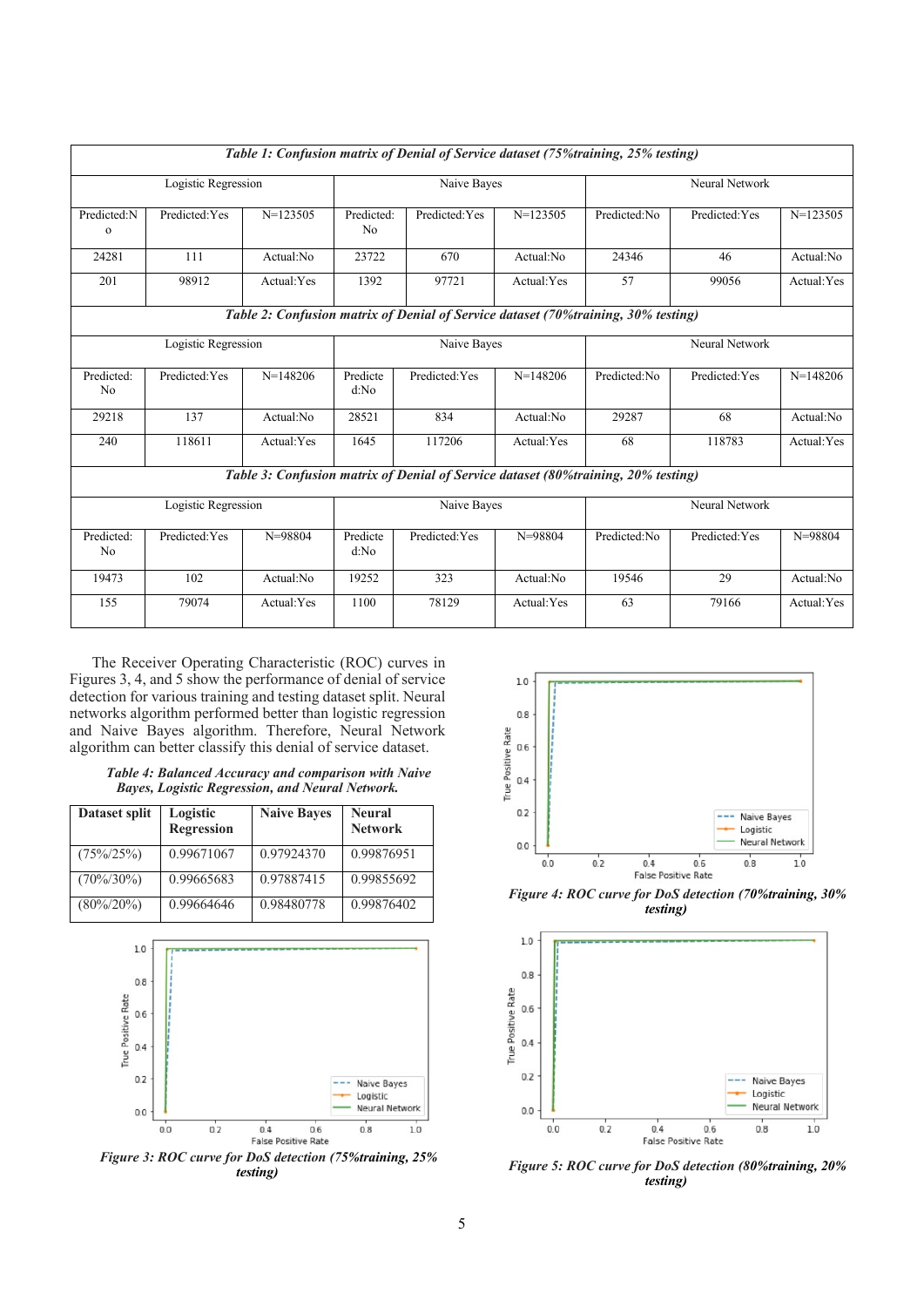*Table 5: AUROC comparison with Naive Bayes, Logistic Regression, and Neural Network.*

| Dataset split | Logistic<br><b>Regression</b> | <b>Naive Bayes</b> | <b>Neural</b><br><b>Network</b> |
|---------------|-------------------------------|--------------------|---------------------------------|
| $(75\%/25\%)$ | 0.979                         | 0.997              | 0.999                           |
| $(70\%/30\%)$ | 0.979                         | 0.997              | 0.999                           |
| $(80\%/20\%)$ | 0.996                         | 0.985              | 0.999                           |

*Table 6: Running time comparison with Naive Bayes, Logistic Regression, and Neural Network.* 

| Dataset split | Logistic<br><b>Regression</b> | <b>Naive Bayes</b> | <b>Neural</b><br><b>Network</b> |
|---------------|-------------------------------|--------------------|---------------------------------|
| $(75\%/25\%)$ | 8160ms                        | 551 <sub>ms</sub>  | 41200ms                         |
| $(70\%/30\%)$ | 7310ms                        | 567 <sub>ms</sub>  | 39300ms                         |
| $(80\%/20\%)$ | 8220ms                        | 500ms              | 44400ms                         |

Table 5 compares the Area Under the ROC (AUROC). It is used for classification analysis to determine which models are used to best predict categories. Here, the true positive rate and false positive rate are plotted. The closer the AUC of the model is to 1, the better. Therefore, the model with higher AUC is better than the model with lower AUC. In our experiment, artificial neural network has the largest value, so it is the best model to detect this dataset.

We compare the runtime performance of the three models. As can be seen from Table 6, artificial neural networks need to spend more time on training, logistic regression is moderate, Naive Bayes spend the shortest time, but the accuracy is not as good as the other two machine learning algorithms.

#### VI. CONCLUSION

Security threats are evolving and getting more hidden and complicated. Detecting malicious security threats and attacks have become a huge burden to cyberspace. We should apply proactive prevention and early detections of security vulnerabilities and threats rather than patching security holes afterwards. To analyze large amount of data to find out suspicious behaviors, threat patterns, and vulnerabilities and to predict and prevent future cybersecurity threats are a challenge. Machine Learning (ML) is a powerful instrument to take up such challenge.

In this paper, we used dataset to classify denial of service attack by using Naive Bayes algorithm, artificial neural networks and logistic regression and compare their performance. The experimental results show that the neural network algorithm performed better than logistic regression and Naive Bayes algorithm in the dataset with slightly imbalanced distribution.

#### **REFERENCE**

- [1] AKSU, G., & REYHANLIOGLU KECEOGLU, C. (2019). Comparison of Results Obtained from Logistic Regression, CHAID Analysis and Decision Tree Methods. *Eurasian Journal of Educational Research (EJER)*, (84), 115–134.
- [2] Chunhui Bao, Yifei Pu, and Yi Zhang, "Fractional-Order Deep Backpropagation Neural Network," *Computational Intelligence and Neuroscience*, Vol. 2018, Article ID 7361628, 2018.
- [3] Karthickveerakumar. (2017). Spam Filter: Identifying spam using, Kaggle.com
- [4] Xu, Shuo & Li, Yan & Zheng, Wang. (2017). Bayesian Multinomial Naïve Bayes Classifier to Text Classification. 347-352. 10.1007/978- 981-10-5041-1\_57.
- [5] TunedIT. 1999 ACM KDD Cup, SIGKDD.org
- [6] Stiris Kotsiantis, Dimitris Kanellopoulos, Panayiotis Pintelas. "Handling imbalanced datasets: A review". *GESTS International Transactions on Computer Science and Engineering*, Vol.30, 2006
- [7] Beginner's Guide to Neural Networks and Deep Learning, Pathmind, skymind.ai/wiki/neural-network.<br>[8] Google Colaboratory,
- $\text{Colaboratory},$  Accessed from https://colab.research.google.com/notebooks/welcome.ipynb
- Wolpert DH. The lack of a priori distinctions between learning algorithms. *Neural Comput*. 1996;8(7):1341–90.
- [10] Wu, Xindong, and Vipin Kumar. The Top Ten Algorithms in Data Mining. CRC Press, 2009.
- [11] T. Bienkowski, Your Network or Your Bitcoins: Three Rules for Extortion Threats, 2019, https://www.arbornetworks.com/blog/insight/your-network-or-yourbitcoins-three-rules-for-dealing-with-ddos-extortion-threats/
- [12] Sony Playstation Hack, 2019, Accessed from http://www.scmagazine.com/sony-psn-downed-hacking-group-claimsddos-attack/article/463065/
- [13] Chen, Jian, et al. "Credit Card Fraud Detection Using Sparse Autoencoder and Generative Adversarial Network." *Proc. of 9th IEEE Annual Information Technology, Electronics and Mobile Communication Conference (IEMCON)*, Nov. 2018, pp. 1054–1059.
- [14] Nurul Fitriah Rusland, Norfaradilla Wahid, Shahreen Kasim,Hanayanti Hafit, "Analysis for Naive Bayes Algorithm in Email Spam Filter which is among Multi numbers of Datasets," IOP Conference Series: Materials Science and Engineering, 2017, 226, 012091. DOI: 10.1088/1757- 899x/226/1/012091
- [15] Shams, R & Mercer R., "Classifying spam emails using text and readability features," Proc. of 13<sup>th</sup> IEEE International Conference on Data Mining, Dallas, TX, 2013, pp. 657-666.
- [16] S. R. Gomes et al., "A comparative approach to email classification using Naive Bayes classifier and hidden Markov model," Proc. of 4<sup>th</sup> *International Conference on Advances in Electrical Engineering (ICAEE)*, Dhaka, 2017, pp. 482-487
- [17] C. Wueest, The continued rise of DDoS attacks, Symantec Technical Report, 2019, Accessed from https://www.symantec.com/content/en/us/enterprise/media/security\_re sponse/whitepapers/the-continued-rise-of-ddos-attacks.pdf
- [18] K. Larsen, Generalized Naive Bayes Classifiers, *ACM SIGKDD Explorations Newsletter*, Vol.7, No.1, pp. 76-81.
- [19] Juayan, P. & Chan, P. (2019). Revised Naïve Bayes classification for bating the attack in filtering, *2013 International Conference on Machine Learning and Cybernetics*, Tianjin, 2013, pp. 610-614.
- [20] Dada, E., et al., Machine Learning to email spam filtering where review, approaches and open research problems, 5(6), https://www.sciencedirect.com/science/article/pii/S240584401835340 4
- [21] V. Christina, S. Karpagavalli, G. Suganya, "Email spam filtering using supervised machine learning techniques," Int. J. Comput. Sci. Eng., 02 (09) (2010), pp. 3126-3129.
- [22] J.R. Mendez, F. Díaz, E.L. Iglesias, J.M. Corchado, "A comparative performance study of feature selection methods for the anti-spam filtering domain, Advances in Data Mining," *Applications in Medicine, Web Mining, Marketing, Image and Signal Mining*, Springer Berlin Heidelberg, 2006, pp. 106-120.
- [23] Ann Harrison, The Denial-of-Service Aftermath, CNN, Cable News Network, Feb. 2000.
- [24] Paffenroth, R. C., and C. Zhou. "Modern Machine Learning for Cyber-Defense and Distributed Denial-of-Service Attacks," *IEEE Engineering Management Review,* Vol. 47, No. 4, Dec. 2019, pp. 80–85.
- [25] Yu, J. et al., "Mitigating application layer distributed denial of service attacks via effective trust management," *IET Communications*, 4(16), 2010. pp. 1952-1962. DOI: 10.1049/iet-com.2009.0809
- [26] A. Krizhanovsky, "Tempesta: a framework for HTTP DDoS attacks mitigation," *Proceedings of 24th Annual International Conference on Computer Science and Software Engineering (CASCON)*. IBM Corp., 2014, pp. 148-162.
- [27] Mikhail Zolotukhin, Timo Hamalainen, Tero Kokkonen, Jarmo Siltanen, "Increasing Web Service Availability by Detecting Application-Layer DDoS Attacks in Encrypted Traffic," *Proc. of 2016*